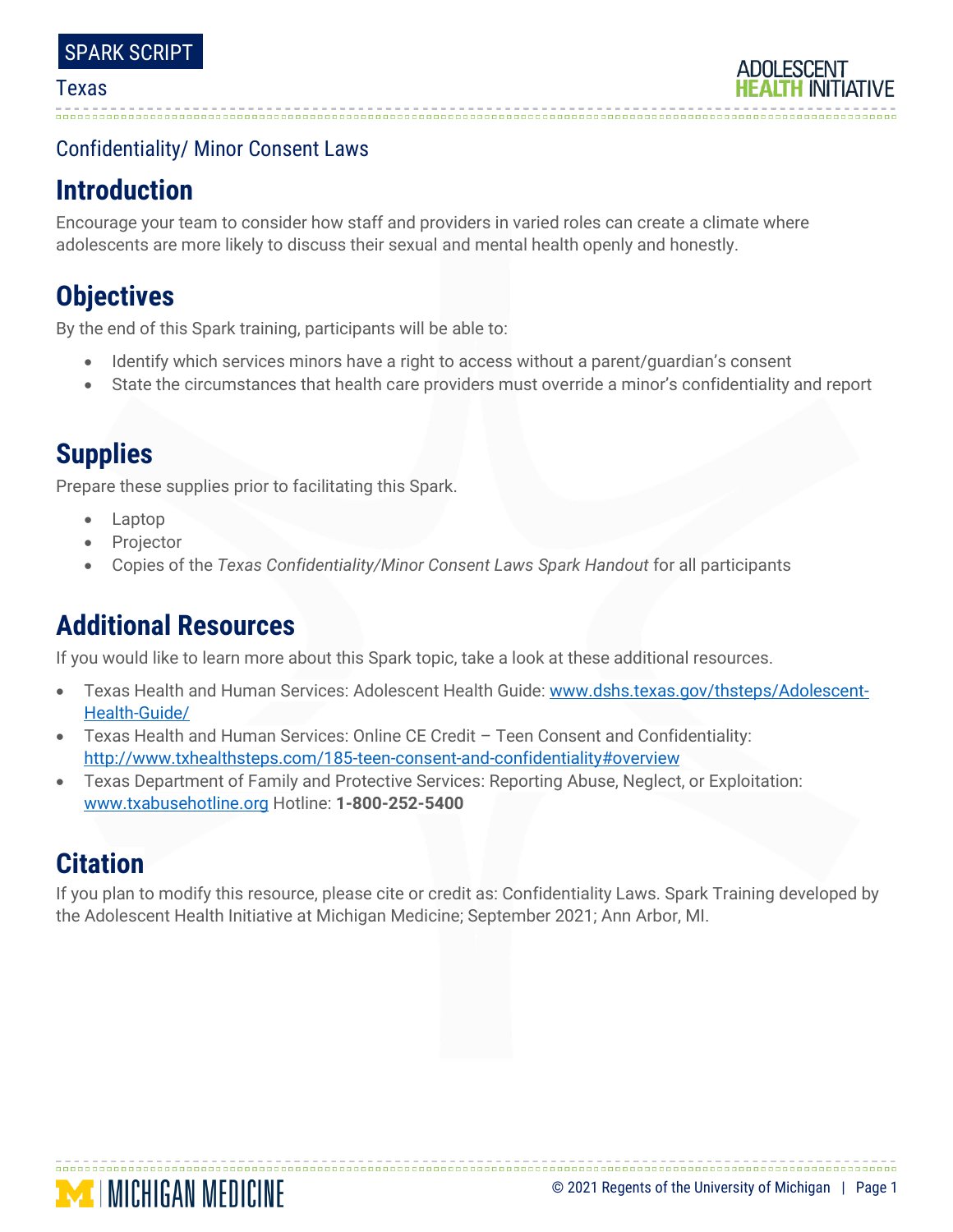





# **Intro/Hook** (3 minutes)

## $\Box$  1 – TITLE SLIDE

Today we are going to do a 15-minute mini-training, also called a Spark. As youth-serving professionals, it is important that we understand adolescent confidentiality and minor consent. This training is intended to be an overview of the most relevant laws on confidential services for teens. Texas law is complex, so if you want to do additional learning, resources are available in the facilitator guide to this Spark.

Each person here will have times where we need to know and comply with confidentiality laws, though it's different for our various roles. For each law and scenario we discuss, try to think about how it applies to your role specifically. To get us started, let's review a case scenario.

## $\Box$  2 – CASE SCENARIO: SHAY

**Q** This is Shay, who is 15. She is here today because of a sore throat. During her visit, the provider finds out that Shay is concerned about having an STI. Shay says she is worried her mother will kick her out of the house if she knows Shay is sexually active. Consider the answer to these questions quietly to yourself: Can the provider screen Shay for STIs without her mother's knowledge or permission and still follow consent laws? Why or why not?

#### Give participants a few moments to consider these questions.

Think about how this might play out at your clinic, and we will talk about the answer at the end of the presentation.

## 3 – CASE SCENARIO: SHAY

**MINICHIGAN MEDICINE** 

**POINT** Shay's scenario brings up another issue, which is how our own values might affect the way we feel about teens accessing certain services without their parents being aware. In Shay's situation, she is concerned about her mother, which may affect how we feel about her getting STI testing without involving a parent.

We usually do not have complete information about a patient. When we know more details, could it affect how we feel about the patient's right to confidentiality? Even if a teen can legally receive some services without a parent's consent, it can be challenging when we think parents should be involved. What can go wrong if we break confidentiality?

Have a couple of people respond briefly. Main point: If we don't protect confidentiality, it can have a negative impact on teens.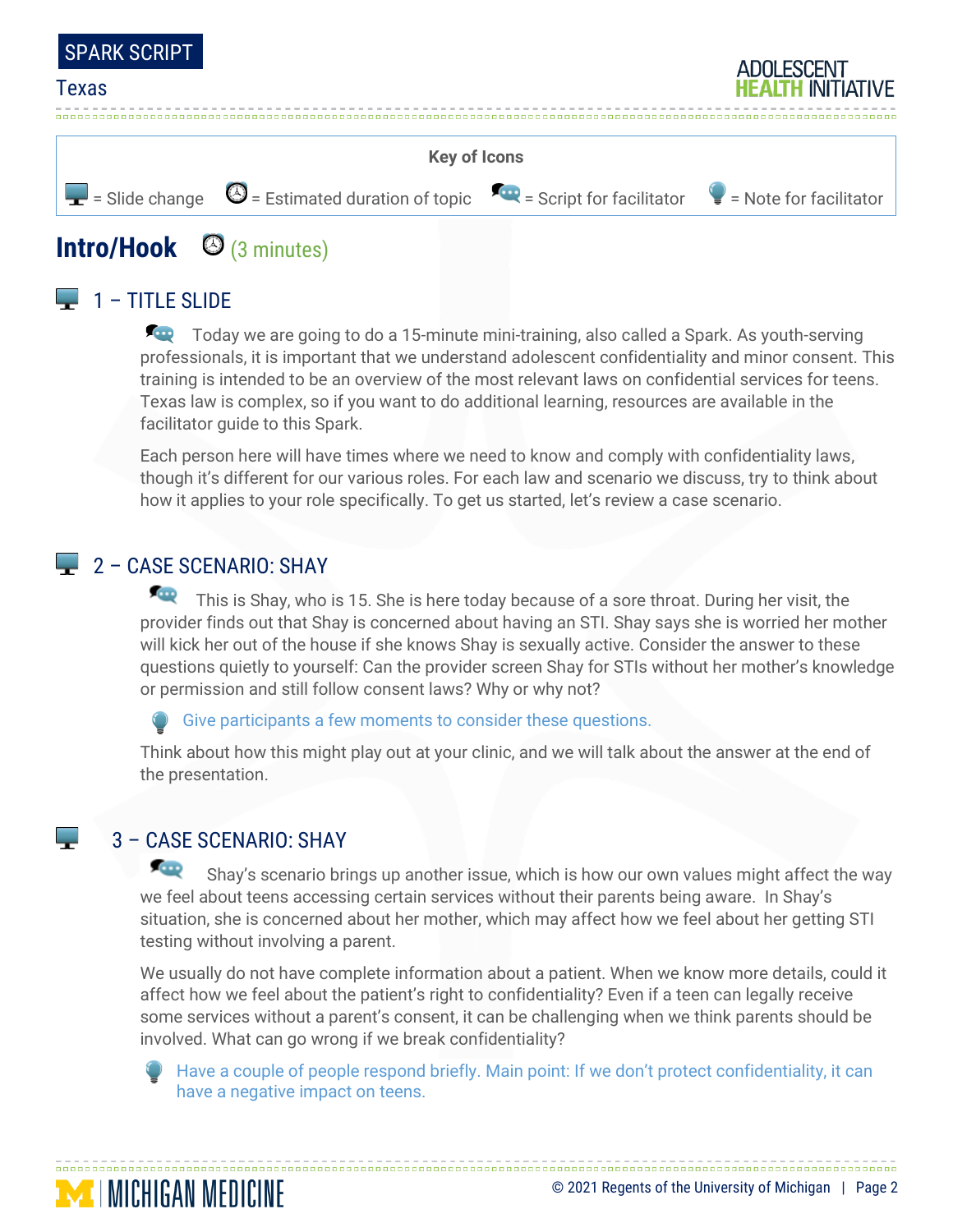Many teens choose to include their parent or guardian in decisions about their health. For some teens, however, having the option of certain confidential services makes it more likely that they will seek care when they need it.

# **Key Concepts** (10 minutes)

## $\Box$  4 – IMPORTANT DEFINITIONS

Before we review the laws, it's important to recognize the difference between consent and confidentiality.

**Consent** is permission to act. In general, a parent or legal guardian must give their permission – or "consent" – before their minor child can receive a medical service. However, there are important exceptions where a minor can consent to their own care, without a parent's permission. We will discuss these exceptions today.

**Confidentiality** refers to how health care providers and staff keep certain information private.

#### **Consent does not equal confidentiality**.

Even if a minor is allowed to consent to a service without a parent's permission, it does not mean that the provider is required to keep it confidential.

So, laws can protect a minor's right to access a specific service like STI testing without requiring a parent's permission, but it's up to health care providers and staff to protect a minor's confidentiality.

## 5 – TEXAS LAW: PARENTAL CONSENT EXCEPTIONS

As this slide says, a parent or legal guardian must provide consent on behalf of a minor (under age 18) before health care services are provided, with several important exceptions.

The exceptions are based on:

- The minor's status
- The type of service requested, or
- The funding source

Again, these laws can sometimes be confusing, so I'm passing out a handout that summarizes these exceptions. If it's helpful, you can keep this behind the desk for quick reference in the future.

Pass out the "Texas Minor Consent & Confidentiality Laws" handout.

## 6 – TEXAS LAW: MINOR CONSENT BASED ON STATUS

First, let's look at the exceptions based on status. If a minor has any of these four statuses, they can consent to health care services without a parent or guardian's permission: If they are:

• Married -OR-

**MINICHIGAN MEDICINE** 

- On active duty in the armed services -OR-
- Serving in an adult prison (except abortion) -OR-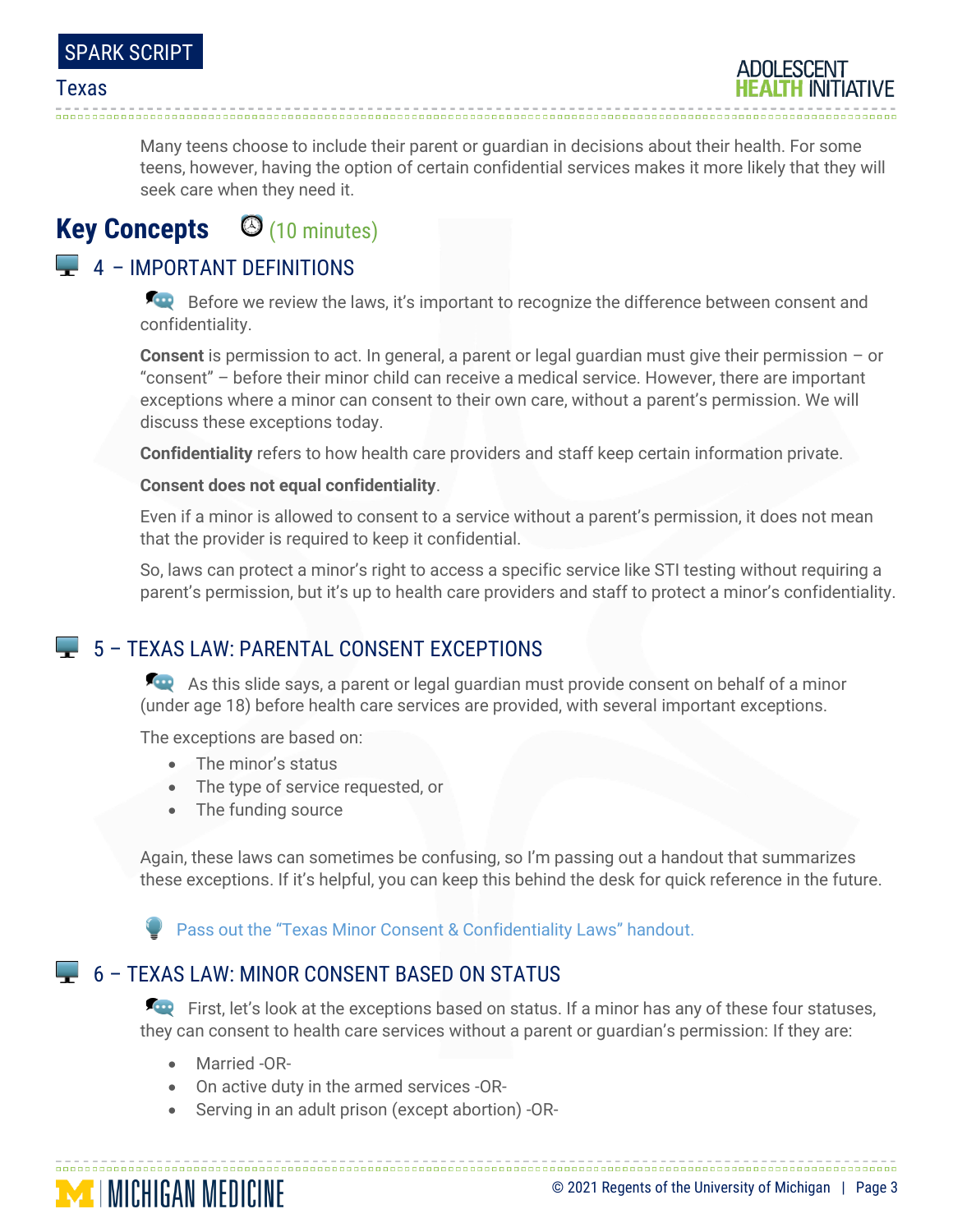|  | <b>SPARK SCRIPT</b> |  |
|--|---------------------|--|
|  |                     |  |

• Sixteen or older, living apart from their parents, and managing their own finances (except abortion).

## **T** 7 – TEXAS LAW: MINOR CONSENT BASED ON SERVICE

Now let's look at the exceptions based on type of service. Each state has certain services that a minor may consent to without a parent or guardian's consent. Remember, a parent may still find out about the service, so it may not actually be confidential, but it's important to note that legally, a minor does not need a parent to consent to these services:

- Pregnancy testing and prenatal care (other than abortion)
- Non-prescription contraceptives such as condoms and over-the-counter emergency contraception
- STI testing and treatment (for reportable STIs such as Chlamydia, Gonorrhea, HIV, Syphilis)
- Counseling and treatment for suicide prevention or substance abuse
- Inpatient mental health care (if they are 16 or older)
- Counseling and treatment for suspected abuse or neglect

## **8 - TEXAS LAW: MINOR CONSENT BASED ON FUNDING SOURCE**

Finally, let's look at exceptions based on funding source. Minors are able to receive confidential family planning services if the funding source is Medicaid or a Title X family planning program.

Health centers that cannot provide confidential sexual health services to patients using private insurance can often provide more assurance of confidentiality to teens using Medicaid. It's also good to be aware of local Title X clinics so a minor can be referred there if they need confidential sexual health services. If your health center is funded through Title X, you can provide nearly all reproductive health services to minors without a parent's consent. Abortion is the exception, as it requires parent consent or judicial bypass.

## $\Box$  9 – TEXAS REPORTING REQUIREMENTS

Another important set of laws to be aware of are reporting requirements. Reporting requirement laws outline when a health care provider must break confidentiality and report information to The Texas Department of Family and Protective Services Hotline. A health care provider must make a report when:

- **EXEDENT** There is suspicion of abuse or neglect by an adult
- The minor is a risk to themselves or someone else
- **The minor is under age 14 and sexually active, regardless of the age of their partner**
- **Example 1** The minor is under the age of 17, not married, and has been sexually active and any of *the following* are true:

- Their partner is more than three years older -OR-
- Their partner is of the same sex -OR-
- Force was involved -OR-

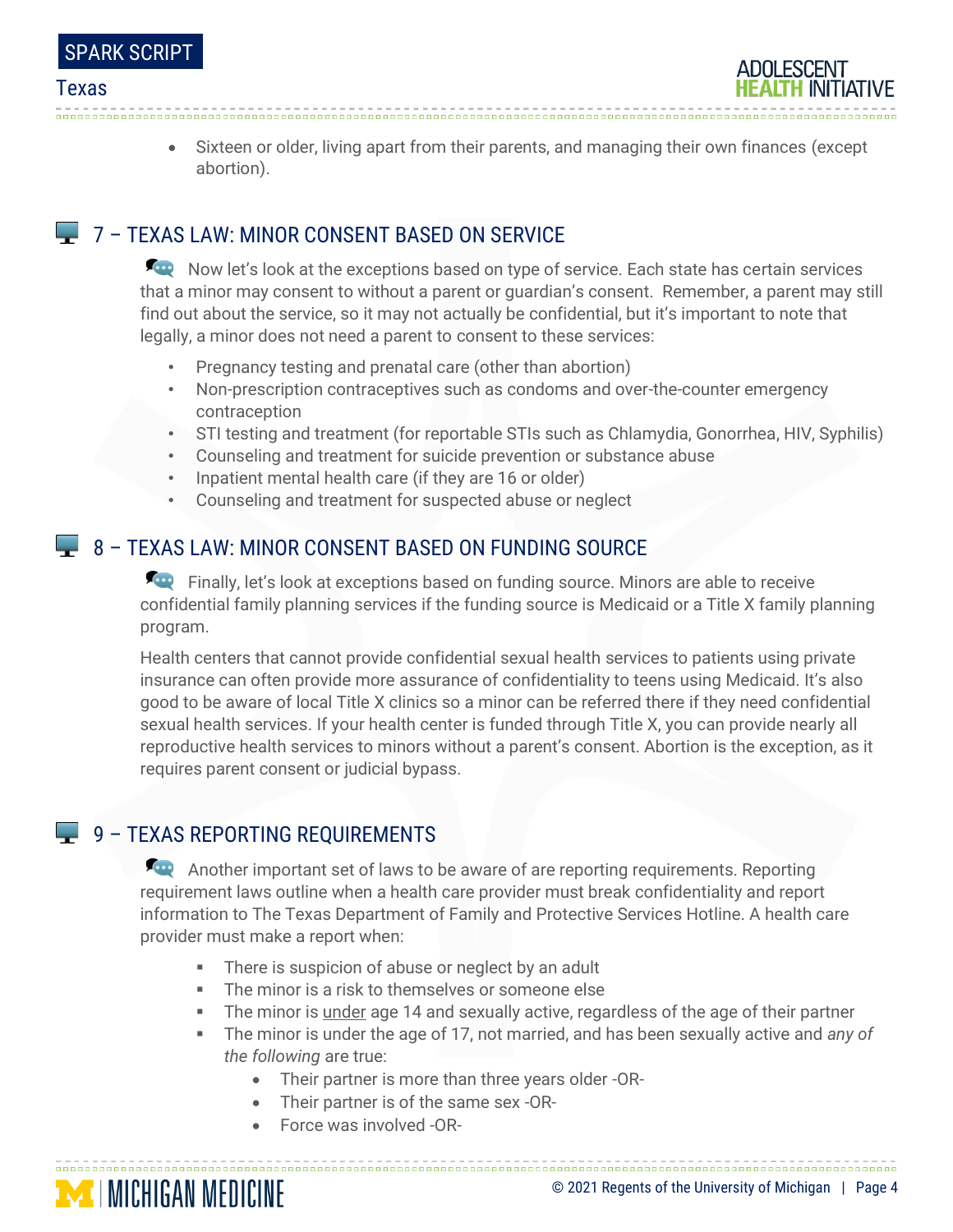

• Their partner is a registered sex offender

Reports should be made within 48 hours to a local law enforcement agency or the Texas Department of Family and Protective Services (DFPS).

### $\Box$  10 – TEXAS REPORTING REQUIREMENTS

Also, if the minor has a sexually transmitted infection or other disease on the DSHS list of Notifiable Conditions, such as Chlamydia, Gonorrhea, HIV, or Syphilis, it must be reported to the appropriate health department. In some limited circumstances, follow-up contacts for treatment could result in the minor's parents finding out about the STI.

# **Application** (3 minutes)

### 11 – CASE SCENARIO: GIOVANNI

Now that we've reviewed the laws, let's take a look at another scenario. Giovanni is a 17-yearold boy who is struggling with alcohol abuse, but doesn't want to tell his parents.

Is Giovanni allowed to get outpatient counseling for substance abuse without a parent's consent?

Allow a moment for people to respond either quietly to themselves or aloud.

The answer is yes, though the provider may encourage Giovanni to tell his parents or may tell the parents without Giovanni's consent.

#### **12 – THE ROLE OF PARENTS/GUARDIANS**

A quick note about parents and guardians. Research shows that they can play a crucial role in their teenage children's decision-making and health. It can be tricky to keep parents engaged and at the same time, it's essential to provide the opportunity for adolescents to talk to a provider alone, and to provide confidential services where possible. We'll talk about parent engagement more in the next Spark, on confidentiality best practices, but let's keep it in mind.

### $\Box$  13 – COMMON OUESTIONS

**People often ask about the services listed on this slide, which are not protected for minors,** and require the consent of a parent or guardian. Minors need a parent or guardian's permission for:

- Vaccines, including HPV (Note: a minor who is pregnant or a parent may consent to certain vaccinations)
- Mental health treatment and medications other than for suicide prevention
- Inpatient mental health treatment (if under the age of 16)
- Prescription contraceptives, unless the minor is on Medicaid or being served in a Title X clinic
- An abortion, unless a judicial bypass is obtained

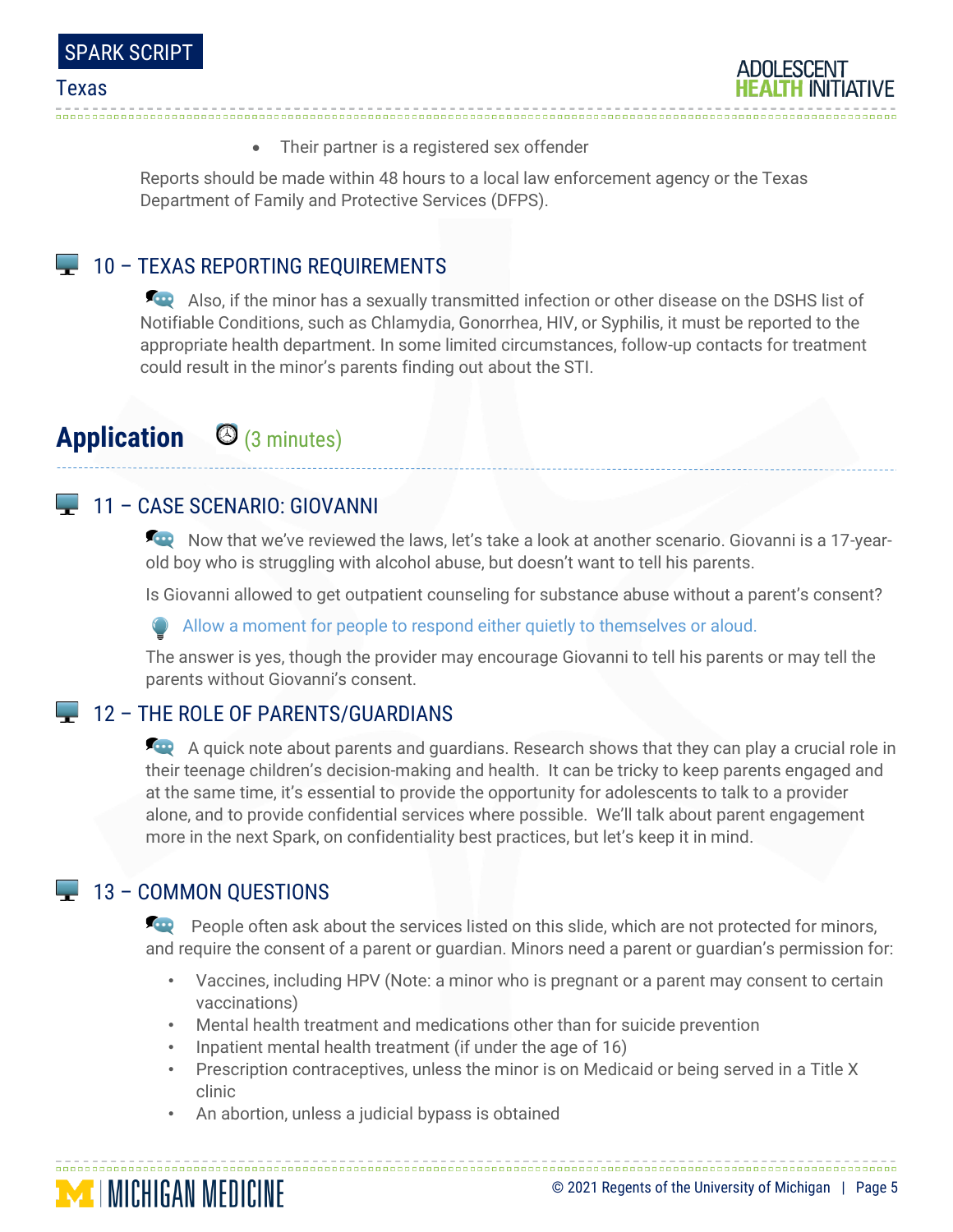If a parent or guardian cannot be located, other adult relatives such as grandparents, siblings, aunts, or uncles may provide consent. An adult or educational institution with written permission from the parents may also provide consent.

### **14 - TEXAS LAW: CONFIDENTIALITY**

Here's an important final point. There's a provision in the law that says that even if a minor is allowed to consent to a confidential service (like pregnancy testing) without a parent's permission, a provider may decide to inform the parent or guardian. This kind of law exists in other states as well, and the way it's interpreted can vary based on the provider and the health center.

What does this mean for adolescent confidentiality? Is it possible for providers in a primary care setting to provide a confidential service to a teen who does not have Medicaid? Why or why not?

Take a moment for discussion.

Research shows that teens are more likely to disclose personal information when they know which services will be kept confidential and which will not. Providers can inform minor patients about which services they can receive confidentially and which they cannot. Providers can also decide they will use their discretion and not break confidentiality unless there is a medical need. The next Spark about this topic covers strategies to protect minor confidentiality when appropriate, and will provide more time for our health center to consider privacy practices.

#### $\blacktriangleright$  15 – CASE SCENARIO, SHAY

**MINICHIGAN MEDICINE** 

Let's wrap up by going back to our 15-year-old patient scenario, Shay. We'll answer these questions together as I read through them.

- Can Shay receive STI testing without a parent's permission*? [Answer: Yes, Shay can be tested for Chlamydia without parental consent, because it is reportable and therefore, does not require parent consent.]*
- Can she receive STI treatment? *[Answer: Yes]*
- Can the provider talk to Shay's mother without Shay's consent? *[Answer: Yes, under Texas law, her provider can tell her mother that Shay received the services. However, Shay may be less likely to seek out care if she is worried her confidentiality will not be maintained, and in this case, there may be other negative consequences of involving the parent.]*
- Because Chlamydia is on the DSHS list of reportable diseases, it must be reported to DSHS.

As we talked about at the beginning, there are a range of perspectives and feelings about parent involvement in their teen's health care. It can be helpful to consider how each of our own feelings affects the care we provide.

If time allows, you may choose to discuss what approach your health center takes to protecting minor confidentiality.